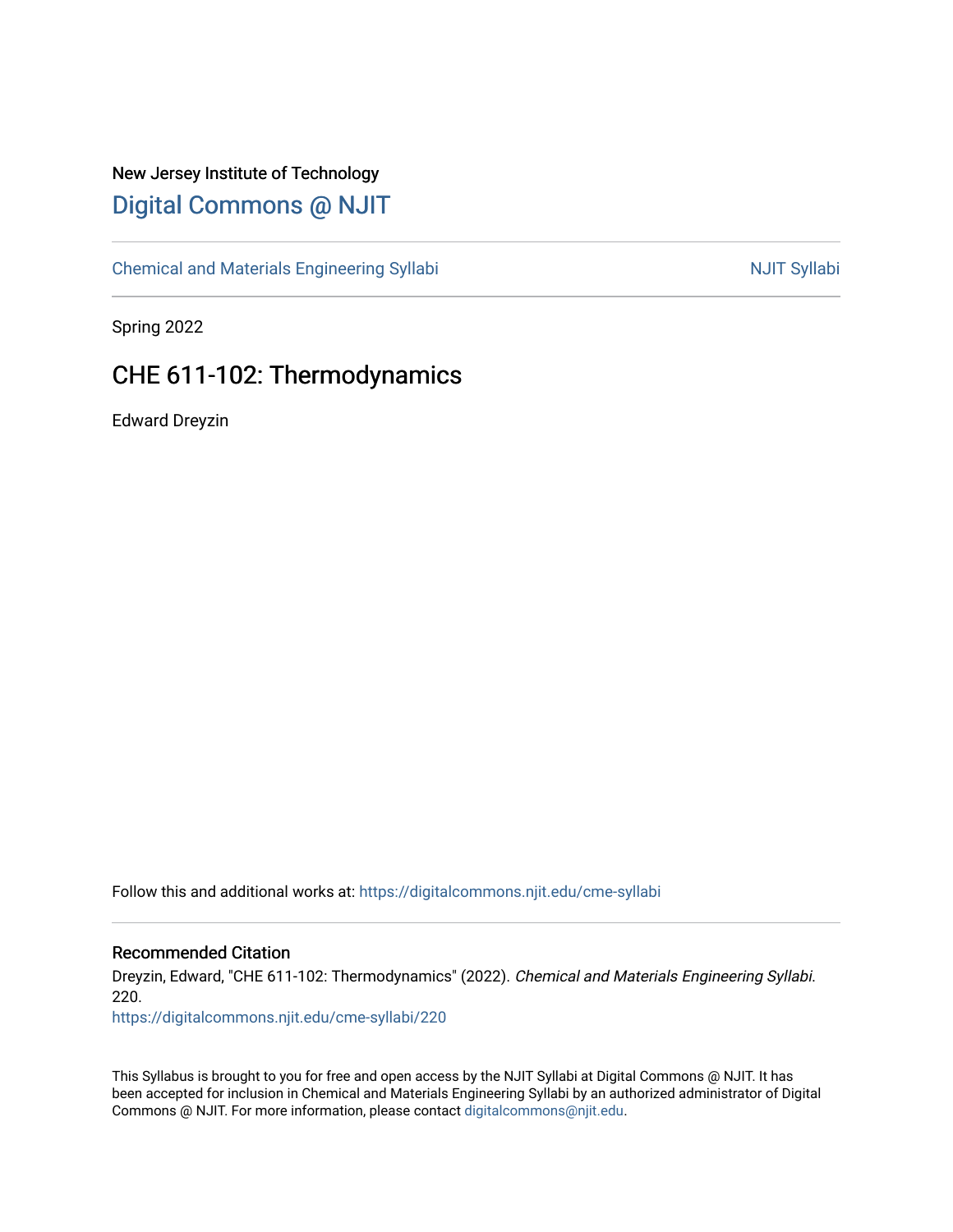## **Advanced Thermodynamics ChE 611**

Syllabus

Prepared by Prof. E.L. Dreizin

Office: 326 York Center E-mail: [dreizin@njit.edu;](mailto:dreizin@njit.edu) Phone: 973-596-5751

This course begins with reviewing the laws of thermodynamics. Specific focus is on phase equilibria, including liquid-gas, liquid-liquid, and solid-liquid systems. Students learn to develop and use phase diagrams, analyze complex thermodynamic systems, including those experiencing chemical reactions. Students learn using common thermodynamic references, including NIST Chemistry Webbook. Finally, energy and exergy-based analytical approaches are compared as related to engineering applications.

## **Course materials are provided in Canvas [CHE611102](https://njit.instructure.com/courses/20965/assignments/syllabus)**

**Text**: D. A. McQuarrie, J. D. Simon. Molecular Thermodynamics. University Science books, Sausalito, CA, 1999. ISBN 1-891389-05-X

**Reference**: Introduction to Chemical Engineering Thermodynamics (Links to an external site.) by J.M. Smith, H.C. Van Ness, M.M. Abbott; M.T. Swihart, 9th edition, 2022

ISBN10: 1260721477 ISBN13: 9781260721478

| Grading is based on the following credits: |  |
|--------------------------------------------|--|
|--------------------------------------------|--|

| In-class assignments in Canvas | $5\%$ |
|--------------------------------|-------|
| Ouiz 1                         | 25%   |
| Quiz 2                         | 25%   |
| Project/presentation (group):  | 10%   |
| Final:                         | 35%   |

Assignments will be graded on the scale of 0-100%. Letter grade conversion: "A":>90%; "B+": 80 – 90 %; "B": 70 – 80 %; "C+": 60 – 70%; "C": 50 – 60 %; "F": <50%.

**Academic Integrity** is the cornerstone of higher education and is central to the ideals of this course and the university. Cheating is strictly prohibited and devalues the degree that you are working on. As a member of the NJIT community, it is your responsibility to protect your educational investment by knowing and following the academic code of integrity policy that is found at: [http://www5.njit.edu/policies/sites/policies/files/academic-integrity-code.pdf.](http://www5.njit.edu/policies/sites/policies/files/academic-integrity-code.pdf)

Please note that it is my professional obligation and responsibility to report any academic misconduct to the Dean of Students Office. Any student found in violation of the code by